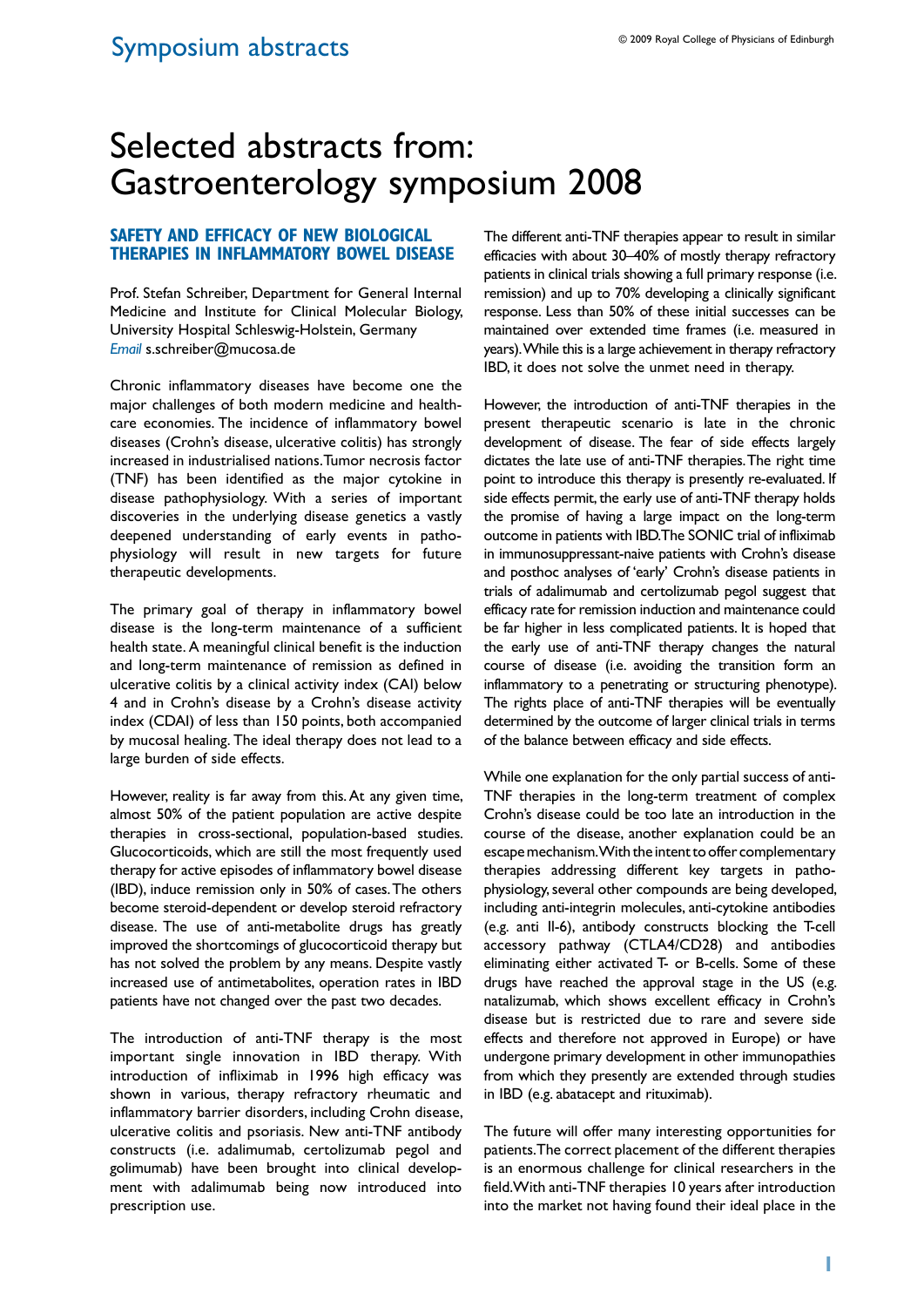treatment algoithms for patients with IBD structural changes in the existing cooperative research patterns are required to promote the organized generation of knowledge necessary to fulfil this task.

*Declaration of interest* No conflicts of interest declared.

# **SEEING THROUGH A GLASS, DARKLY: IS THERE A WAY FORWARD IN ALCOHOLIC HEPATITIS?**

Dr Ewan Forrest, Consultant Gastroenterologist, Glasgow Royal Infirmary, Glasgow, UK *Email* ewan. forrest@northglasgow.scot.nhs.uk

Alcoholic hepatitis is the most florid manifestation of alcoholic liver disease, but there is little consensus upon its diagnosis, with similar pathological features being found in patients with mild and those with severe disease. However, a clinical diagnosis of alcoholic hepatitis can be made with a minimum threshold of bilirubin (80 μmol/L), appropriate biochemistry and the exclusion of other liver disease. The discriminant function is used to assess severity, however this has been found wanting on recent re-analysis. More recently, the Glasgow Alcoholic Hepatitis Score (GAHS) has proven itself to be more accurate than the discriminant function. The model for end-stage liver disease (MELD) score has been advocated but has yet to be validated in this context.

The use of corticosteroids in alcoholic hepatitis is controversial. The change in bilirubin after one week of corticosteroid treatment indicates responsiveness. Pentoxifylline has also been used with an apparent reduction in hepato-renal failure. However, pentoxifylline does not seem to benefit patients who have not responded to initial corticosteroid therapy. Nutritional support is vital for these patients, but there is not enough evidence to suggest that nutritional therapy is an alternative to drug treatment. After some initial positive studies, a randomised control trial of infliximab showed a higher mortality in the treated group. On balance, corticosteroids probably remain the most effective treatment for alcoholic hepatitis in patients with severe disease (GAHS  $\geq$  9).

Long-term abstinence after an admission with alcoholic liver disease is a realistic possibility and is more likely in patients with more severe disease.

*Declaration of interest* No conflicts of interest declared.

# **BILIARY TRACT DISEASE**

Dr Stephen Pereira, Consultant Gastroenterologist, University College London, London, UK *Email* stephen.pereira@ucl.ac.uk

Biliary tract cancer (BTC: cholangiocarcinoma and the less common cancer of the gallbladder) typically affects

older individuals (two-thirds of patients are more than 65 years of age) and is usually detected at a late stage with abdominal pain, weight loss and jaundice. In the UK, more than 1,500 men and women die from this cancer each year (compared with 7,000 deaths each year from pancreatic cancer), and the death rate appears to be increasing at a faster rate than any other gastrointestinal malignancy. The prognosis of BTC is usually poor because most patients present with advanced, inoperable disease and respond poorly to palliative oncological treatments such as chemotherapy. In addition, diagnosis is extremely difficult because of the lack of reliable tumour markers, radiological similarities with benign hepatobiliary diseases and tumour location making access to diagnostic tissue difficult. Relief of biliary obstruction and palliative chemotherapy are the mainstays of therapy but, even of the 10% of cases where surgery is feasible, few patients survive beyond three years. To address the lack of randomised trial data with which to guide treatment, an international phase III study of photodynamic therapy (PDT, a technique for inducing localised tumour necrosis by light after prior administration of a photosensitising agent) is currently under way (http://www.ncrn.org.uk).

Diagnosis of strictures is often reliant on bile and brush cytology acquired at endoscopic retrograde cholangiopancreatography (ERCP), with reported sensitivities of 6–32% and 15–65%, respectively. The most commonly used serum biomarker (CA19-9) has a median sensitivity and specificity for the diagnosis of BTC of at most 70–80% across a range of studies, which is inadequate for either screening or diagnostic purposes. Making a pathological diagnosis is important, as nonmalignant diseases such as primary sclerosing cholangitis and autoimmune pancreatitis may cause similar strictures but have radically different management. Consequently, the need for further investigations (such as ultrasoundor CT-guided percutaneous biopsy, endoscopic ultrasound-guided fine needle aspiration or repeat ERCP) may lead to delays and uncertainty for patients, and an increased burden of cost to the health service.

Recent advances in ERCP techniques include a novel peroral cholangioscope with four-way deflected steering that provides an opportunity to directly visualise biliary strictures and takes targeted biopsies for histological analysis. In the assessment of strictures in 53 patients with PSC (who have an incidence of cholangiocarcinoma of 0.6–1.5% per year and a lifetime risk of up to 20%), the reported sensitivity and specificity of biopsies for detection of malignancy were 92% and 93%, respectively (Tischendorf JJ, Krüger M, Trautwein C et al. Cholangioscopic characterization of dominant bile duct stenoses in patients with primary sclerosing cholangitis. *Endoscopy* 2006; 38:665–9). In a non-randomised multi-centre study of 60 patients with indeterminate biliary strictures or intraductal filling defects who underwent ERCP followed by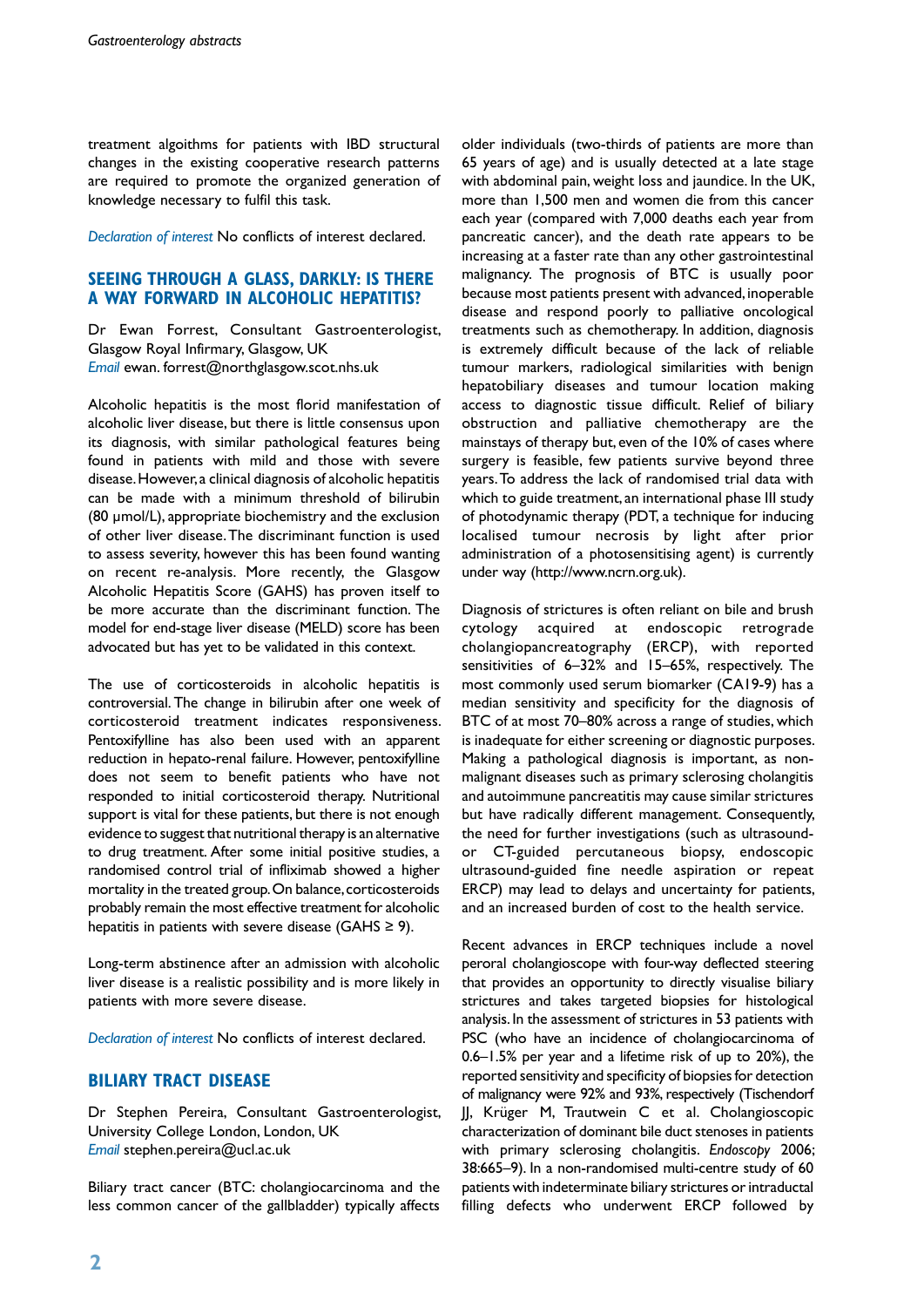cholangioscopy and targeted biopsy, the sensitivity and specificity of biopsies were 78% and 100% respectively (Pleskow D, Parsi MA, Chen YK et al. Biopsy of indeterminate biliary strictures – does direct visualization help? – a multicenter experience. *Gastrointest Endosc* 2008; 67:AB103). Molecular markers such as the presence of aneuploidy in biliary brushings or Kirsten rat sarcoma gene (KRAS) and p53 in bile have also been evaluated but are not sufficiently sensitive nor specific to be useful as screening or diagnostic tests. There is an ongoing need for better diagnostic techniques in biliary tract disease.

*Declaration of interest* No conflicts of interest declared.

## **IS DIAGNOSTIC COLONOSCOPY OBSOLETE?**

Prof. Owen Epstein, Professor of Gastroenterology, Centre for Gastroenterology, Royal Free Hampstead NHS Trust, London, UK *Email* o.epstein@medsch.ucl.ac.uk

In 1966, Overholt reported the first successful total colonoscopy using the 'fiberoptic coloscope'.<sup>1</sup> By the turn of the millennium, optical colonoscopy (OC) was established as the gold standard for imaging the colonic mucosa. Optical colonoscopy is a difficult skill to master. The procedure may be painful, almost always requiring intravenous pre-medication with a combination of opiate analgesia and benzodiazepine sedation. Caecal intubation rates are variable and complications of diagnostic colonoscopy include over-sedation, perforation and procedure related death.<sup>2,3</sup> These factors weigh heavily when considering that most patients undergoing colonoscopy have either a normal study or diverticulosis.

Computerised tomographic (CT) examination of the inflated air or CO<sub>2</sub>-filled colon is an attractive alternative. The procedure does not require sedation or analgesia, and a complete examination is almost always possible even in the presence of stenosing cancers. Perforation is extremely rare and the examination provides simultaneous images of the extracolonic organs. Where a CT study revealed an indication for OC, this could be immediately followed by a pre-planned, targeted diagnostic or therapeutic procedure, without the need to visualise the entire organ.

 The Viatronix workstation (V3D) is the first to display a virtual reality 3D image of the entire colonic lumen as the primary imaging modality with 2D images only used for problem solving. This is the reverse of current CT colonography where 2D greyscale imaging is used as the primary image with short 3D segments only reconstructed for 2D problem solving. The primary 3D display closely resembles the image seen on OC and studies indicate that unlike conventional CT colonography, V3D is as sensitive as OC for uncovering cancer, adenomatous polyps greater than 5 mm in diameter and diverticulosis.<sup>4,5</sup> Given the ease, safety and sensitivity of V3D, it is likely that 3D virtual reality

colonoscopy will become the primary imaging modality for polyp and cancer screening as well as the investigation of patients presenting with colonic-type symptoms.

#### *References*

- 1 Overholt BF, Pollard HM. Cancer of the colon and rectum. Current procedures for detection and diagnosis. *Cancer* 1967; 20: 445–50.
- 2 Bowles CJA, Leicester R, Romaya C et al. A prospective study of colonoscopy practice in the UK today: are we adequately prepared for national colorectal cancer screening tomorrow? *Gut* 2004; 53: 277–83.
- 3 Waye JD, Kahn O, Auerbach ME. Complications of colonoscopy and flexible sigmoidoscopy. *Gastrointest Endosc Clin N Am* 1996; 6: 343–77.
- 4 Pickhardt PJ, Choi JR, Hwang I et al. Computed tomographic virtual colonoscopy to screen for colorectal neoplasia in asymptomatic adults. *N Engl J Med* 2003; 349: 2191–200.
- 5 Bose M, Bell, J. Jackson L et al. Virtual vs. optical colonoscopy in symptomatic gastroenterology out-patients: the case for virtual imaging followed by targeted diagnostic or therapeutic colonoscopy. *Aliment Pharmacol Ther* 2007; 26:727–36.

*Declaration of interest* No conflicts of interest declared.

# **TURNING THE TIDE OF ALCOHOLIC LIVER DISEASE IN THE UK**

Dr Nicholas Sheron, Consultant Hepatologist and Senior Lecturer, University of Southampton, Southampton, UK *Email* nick.sheron@southampton.ac.uk

In 2005 there were 25,213 deaths from non-malignant diseases of the digestive tract in England and Wales, of which 27% (6,889) were due to intrinsic liver disease. Of all these deaths, 6,888 people were under the age of 65 and of these 68% (4,702) died of liver disease.

Over the past 30 years liver deaths have increased by around eight times in the UK; in most other EU countries they have fallen dramatically. Underlying reasons for increases in liver mortality in the UK will be explored alongside the evidence base for strategies that could reduce deaths in the future.

The majority of liver deaths (around 80–90%) are due to alcohol-related liver disease, and there are a number of key areas where deaths can be reduced. Firstly and most importantly measures could be taken to reduce overall alcohol consumption at a population level, secondly specific intervention can be used to reduce individual risk and detect liver disease at an earlier stage, thirdly it may be possible to reduce acute in hospital mortality through improved provision of liver services and finally much more needs to be done to specifically address the alcohol issue in these patients.

#### *Further reading*

- Kaner E, Newbury-Birch D, Avery L et al. *A rapid review of liver disease epidemiology, treatment and service provision in England.* Newcastle: Institute of Health and Society; 2007.
- Chisholm D, Doran C, Shibuya K et al. Comparative costeffectiveness of policy instruments for reducing the global burden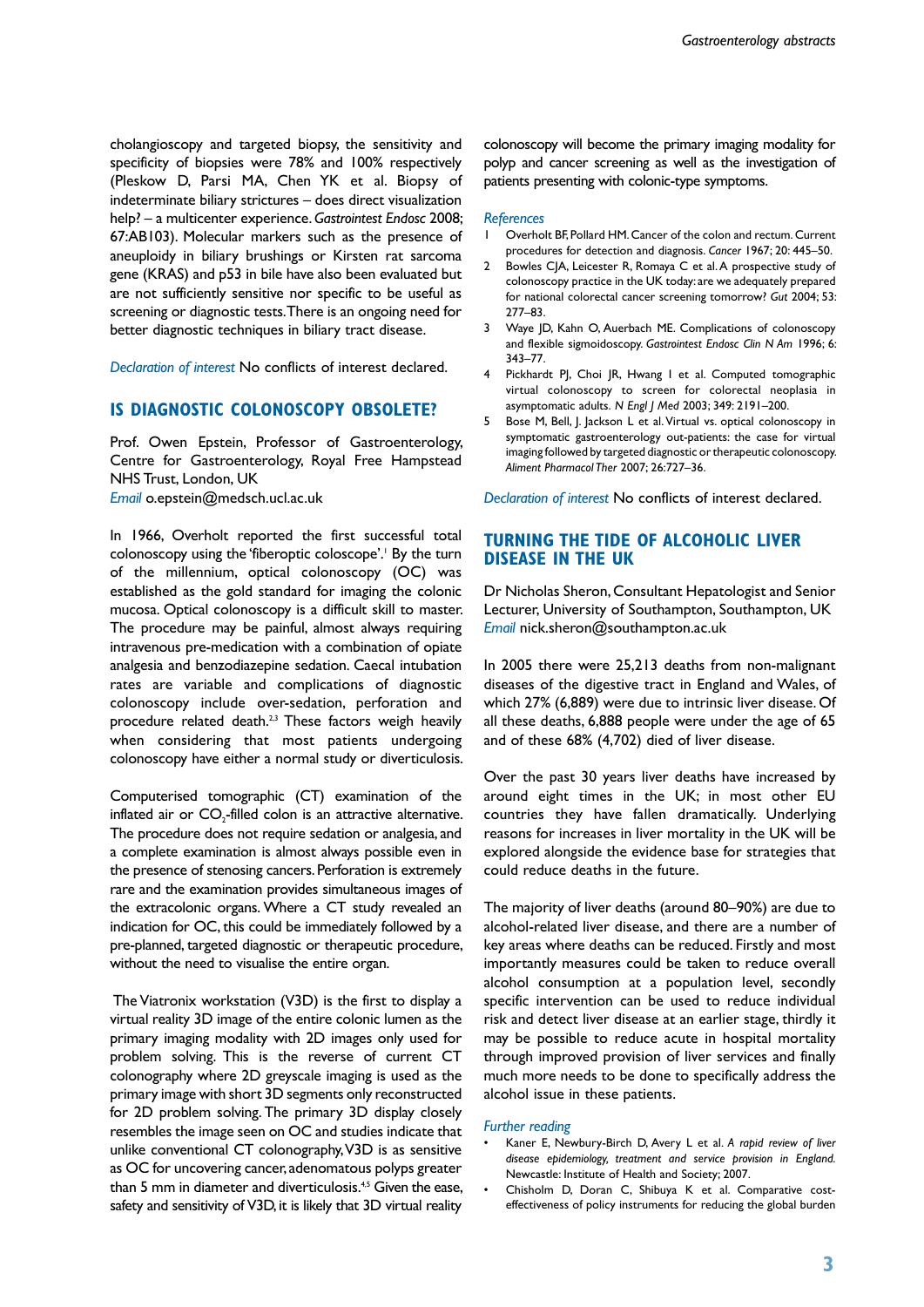of alcohol, tobacco and illicit drug use. *Drug Alcohol Rev* 2006; 25:553–65.

- Sheron N, Olsen N, Gilmore I. An evidence based alcohol reduction policy. *Gut* 2008; 57(10):1341–4.
- Verrill C, Smith S, Sheron N. Are the opportunities to prevent alcohol related liver deaths in the UK in primary or secondary care? A retrospective clinical review and prospective interview study. *Subst Abuse Treat Prev Policy* 2006; 1:16.

*Declaration of interest* No conflicts of interest declared.

# **How I manage Upper Gastrointestinal BI FEDING**

Dr Nicholas Church, Consultant Gastroenterologist, Queen Margaret Hospital, Dunfermline, UK *Email* nickchurch100@hotmail.com

Significant upper GI bleeding requiring endoscopic intervention is caused by peptic ulcer in 30–50% of cases and varices in 2–12%. Bleeding resulting from other pathologies generally settles with conservative therapy. This lecture will cover pre-endoscopy treatment, timing and type of endoscopic therapy and management strategies following endoscopy.

#### *Pre-endoscopy treatment*

Initial decisions regarding management are based on factors in the patient's history which give clues as to the aetiology of bleeding, and vital signs to determine the severity of the bleed. Resuscitation is the mainstay of primary therapy. The Rockall scoring system may be useful to stratify patients according to their risk of death. There is some evidence that management is best undertaken in specialised bleeding units. Evidence to suggest that use of intravenous proton pump inhibitors is beneficial prior to endoscopy is weak, but in suspected variceal bleeding terlipressin and antibiotics should be commenced early.

## *Timing of endoscopy*

Resuscitation should be complete before endoscopy to minimise cardiovascular complications. Endoscopy should be performed within 24 hours of the bleed, but the majority of patients can wait until the next available list. In the selected group of patients who remain unstable despite resuscitation, or in those suspected to have significant variceal bleeding, more urgent endoscopy may be required.

### *Endoscopic therapy for peptic ulcer bleeding*

Injection, thermal and mechanical methods are effective but no single approach has been proven to be superior to the others. Adrenaline injection is effective and larger volumes have been shown to be safe. The heater probe or bipolar probe (BICAP) works by coaptive coagulation. Mechanical clips compress the bleeding vessel. The evidence now suggests that adrenaline injection should not be used alone, but combined with either a thermal or mechanical method.

#### *Endoscopic therapy for variceal bleeding*

For oesophageal varices band ligation is superior to injection sclerotherapy, but the latter may be required if banding is not technically possible. Bleeding gastric varices should be treated by injection of cyanoacrylate or thrombin.

#### *Post endoscopy management*

Patients who have required endoscopic therapy for bleeding peptic ulcer should be treated with high dose IV proton pump inhibitors for 72 hours. *H. Pylori* should be eradicated and ulcerogenic medication discontinued if possible. In the case of variceal bleeding, vasoactive drug therapy should continue for 2–5 days after banding. Secondary prophylaxis with banding and beta blockade is beneficial.

#### *Management of failed endoscopic therapy for varices*

Balloon tamponade is an effective rescue therapy which will stabilise patients to allow them to be transferred to a centre where insertion of a transjugular intrahepatic portosystemic shunt can be considered.

## *Management of failed endoscopic therapy for peptic ulcer*

Repeat endoscopy and therapy may be appropriate. Transcatheter arterial embolisation appears to be a viable alternative to surgery in selected patients.

#### *Recommended reading*

• Scottish Intercollegiate Guidelines Network. *Management of acute upper and lower gastrointestinal bleeding: a national clinical guideline.*  Edinburgh: SIGN; 2008. Available from: http://www.sign.ac.uk

*Declaration of interest* No conflicts of interest declared.

#### **How I Manage Abnormal Liver function TESTS tests**

Dr Stephen D Ryder, Consultant Hepatologist, Nottingham Digestive Disease Centre and Biomedical Research Unit, Nottingham, UK

*Email* stephen.ryder@mail.qmcuh-tr.trent.nhs.uk

Liver function tests (LFTs) are a core part of the investigative pathway for patients presenting with a wide range of symptoms. There is clear evidence that medical interventions such as statin prescribing are increasing the frequency with which liver enzyme levels are requested. Despite this there is widespread misunderstanding of the implications of abnormal results, particularly where the patient has no symptoms or signs suggesting overt liver disease and where tests of liver synthetic function are normal.

There are two large studies investigating the clinical significance of abnormal liver enzymes in different patient populations in both primary and secondary care. These studies suggest that unexplained abnormal liver biochemistry has a significant yield.